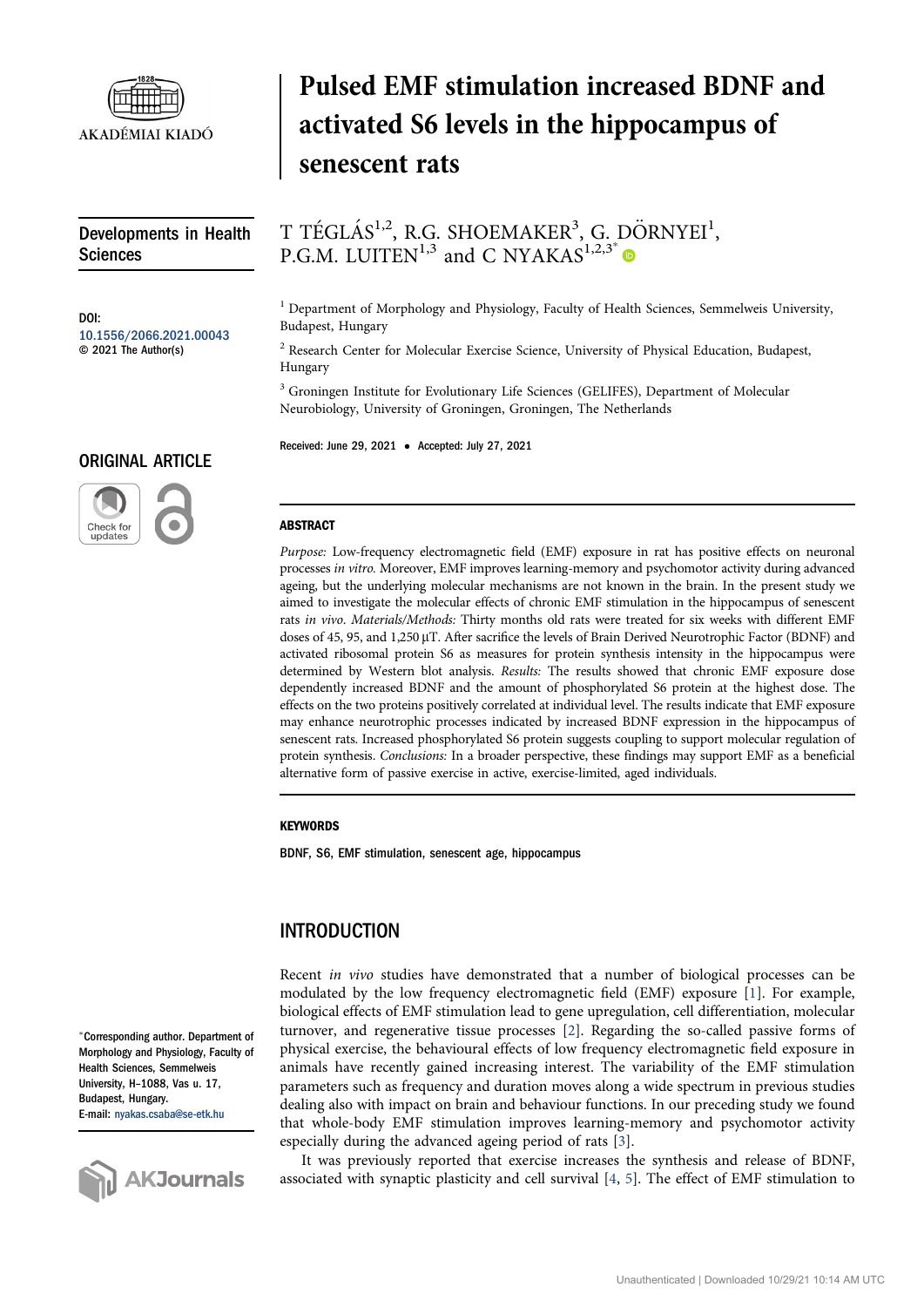BDNF exposure remains to be established in aged rodents as well, since only one in vivo study is available on this topic and only in the neonatal rat in cultured dorsal root ganglion neurons [\[6](#page-3-5)]. The hippocampus, which plays a key role in learning and memory, represents the primary site of neurogenesis and exhibits the greatest potential for neuroplasticity in the adult brain. Moreover, it was reported that BDNF increases global protein synthesis by activating mTOR activation stimulated translation cascade involving p70S6 kinase/rpS6 in neuronal dendrites [[7](#page-3-6)].

In the brain, the ribosomal protein S6 (rpS6) phosphorylation is evoked by a wide variety of pharmacological and physiological stimuli and is considered as a widely used marker to track changes in neuronal activity [\[8\]](#page-3-7) and in synaptic plasticity [\[9](#page-3-8)]. In a mechanistic sense rpS6 phosphorylation has a primary stimulating effect on global protein synthesis in neurons.

In the current study we extended our study on the molecular effects of chronic EMF stimulation in the hippocampus, evoking cognitive support as indicated above, to senescent rats by measuring the levels of BDNF and activated S6 protein in this brain structure.

## MATERIALS AND METHODS

#### Animals and the EMF exposure

Senescent, 30–32 months old male Wistar rats were selected for this study. Animals were housed in a room maintaining  $22 \pm 1$  °C with a 12:12 h light/dark cycle with the light period starting at 7:00. Food and water were available ad libitum and two rats were housed per cage. The methodological details of pulsed EMF stimulation were previously described [[3\]](#page-3-2) including the instrument used (Sanza, Santerra MCR System, Piding, Germany). Briefly, EMF stimulations started at the age of 30 month and were continued for 6 weeks ([Fig. 1](#page-1-0)). Each daily stimulation session lasted for 24 min. The animals were randomly divided into four experimental groups: control group ( $n = 6$ ), 45  $\mu$ T group (with 45  $\mu$ T EMF exposure,  $n = 6$ ), 95  $\mu$ T group (with 95  $\mu$ T EMF exposure,  $n = 6$ ), 1,250  $\mu$ T group (with 1,250  $\mu$ T EMF exposure,  $n = 6$ ).

Forty-eight hours after the last EMF exposure the animals were sacrificed by decapitation under light  $CO<sub>2</sub>$ anaesthesia and the brains were quickly removed on an icecooled glass plate. The hippocampus was excised and immediately frozen on dry ice. The samples were stored at  $-80$  °C until processing.

#### Western blot analysis

The hippocampus of each animal was homogenised on ice and lysed in a lysis buffer containing 137 mM NaCl, 20 mM Tris-HCl pH 8.0, 1% Nonidet P-40, 10% glycerol, protease, and phosphatase inhibitors. Lysates was centrifuged for 15 min at 14.000 g at  $4^{\circ}$ C. Protein concentration was measured using the Bradford assay. Protein  $(40 \mu g)$  was separated on 10–15% (v/v) SDS-PAGE (sodium dodecyl

sulphate-polyacrylamide) gels at room temperature (RT) and transferred onto PVDF membrane (pore size: 0.2 and 0.4  $\mu$ m) at 4 °C. The nonspecific binding of immune-proteins was blocked with 5% BSA (bovine serum albumin) dissolved in Tris-buffered saline Tween 20 (TBS-T) for 1 h at RT. After blocking, the membranes were incubated with primary rabbit BDNF antibody (1:1500; Alomone Labs), rabbit S6 Ribosomal Protein (1:5000; Cell Signaling), rabbit Phospho-S6 Ribosomal Protein (1:5000; Ser<sup>235/236</sup>; Cell Signaling) and mouse  $\alpha$ -Tubulin (1:60000; Sigma) overnight at 4  $\degree$ C. Antibodies were dissolved in TBS-T containing 5% BSA. After overnight incubation the membranes were rinsed in TBS-T attended by 1 h incubation with HRP-conjugated secondary antibodies at RT. The secondary antibodies were: anti-rabbit and anti-mouse IgG in TBS-T containing 1% BSA (1:10000; Jackson Immunoresearch). Between incubation times, the membranes were washed repeatedly (3x15 min) and after the last wash we incubated with an enhanced chemiluminescent reagent (ECL Star Enhanced Chemiluminescent Substrate; Euroclone) for 1 min. The protein bands were visualised on X-ray film. Bands were quantified by ImageJ software and standardised to  $\alpha$ -Tubulin.

### Statistical analysis

For evaluation of the numerical results, we applied the Statistica 13.2 program. Following one-way ANOVA analysis the Tukey's post hoc t-test was used to compare two groups. Mean±SEMs are shown in the diagrams where post hoc t-test results are all depicted. For correlation analysis between BDNF versus p-S6/S6 ratio we used a parametric correlation test of Statistica 13.2. Statistical significance was established at  $\alpha = 0.05$ ,  $P < 0.05$ .

## RESULTS

EMF exposure increased BDNF in the hippocampus (ANOVA,  $F(3,20) = 27.80, P < 0.001$ ) dose dependently ([Fig. 2\)](#page-2-0). Post hoc t-test revealed significant differences at the lower ( $P < 0.001$ ), middle ( $P = 0.004$ ), and highest ( $P <$ 0.001) doses as it is presented on the left side of [Fig. 2](#page-2-0). Regarding between groups effects, the two lower doses were not significantly different, but both of these intensities differed from the highest EMF dose (at  $45 \mu T P < 0.041$ ; at 95  $\mu$ T P < 0.001). In other words, EMF increased the level of

<span id="page-1-0"></span>

Fig. 1. Experimental design in the course of a 6week-period. The experimental groups were exposed to EMF stimulation of 24 min, 5 times per week. Three different doses of stimulation were used (45, 95, and  $1,250 \mu$ T). Forty-eight hours after the last EMF session the animals were sacrificed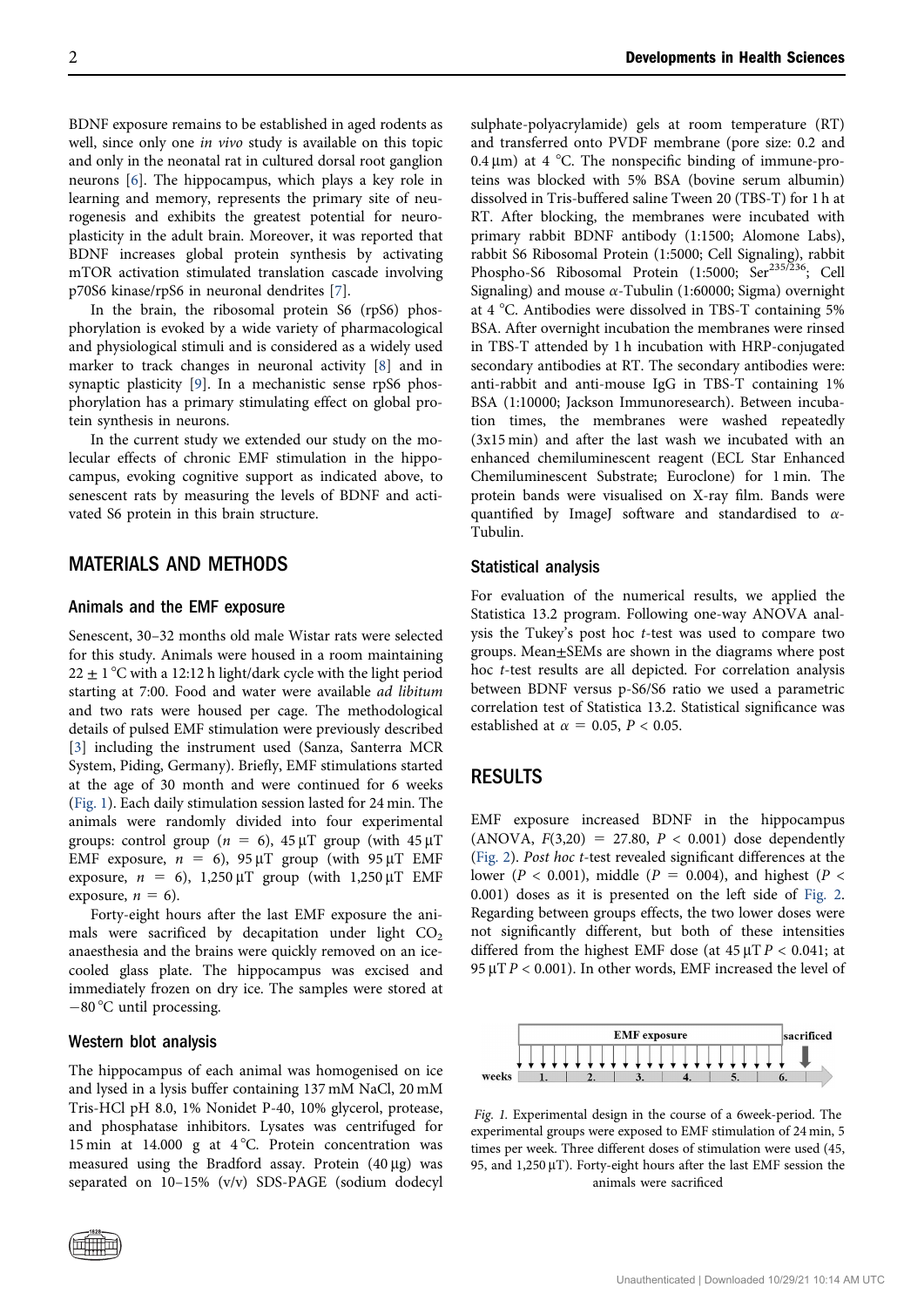<span id="page-2-0"></span>

Fig. 2. Effects of EMF exposure on BDNF (A) and p-S6/S6 (B) levels in the hippocampus of senescent rats indicated by Western blot analysis. The EMF treatment was dose dependently effective to increase the levels of BDNF shown by columns (\*\* $P < 0.01$ , \*\*\* $P < 0.001$  vs. Sham control group,  $n = 6$  in all groups). Activation of S6 protein was significantly enhanced by the highest dose of EMF stimulation (1,250  $\mu$ T) compared to the sedentary control group (\*\*P < 0.01, n = 6 in all groups). Lower panels: the representative Western blots show the immunoreactivities of BDNF, S6, p-S6 and  $\alpha$ -Tubulin by a selected animal closest to the mean levels from each group

BDNF by 33% at the 45  $\mu$ T, by 45% at the 95  $\mu$ T, and by 55% in the  $1,250 \mu$ T groups.

At the right side of [Fig. 2](#page-2-0) the phosphorylation of S6 protein was evaluated by dividing the phospho-specific form by the native S6 protein form while both forms were normalised to  $\alpha$ -Tubulin. The result of ANOVA showed a significant overall difference  $(F(3,20) = 6.038, P = 0.004)$ . The phosphorylation of S6 molecules increased significantly by the highest dose of EMF treatment ( $P = 0.004, 35\%$ ) increment) compared to the Sham control group. Regarding the low and middle doses, the increment of phosphorylated S6 protein was 24 and 21% respectively, although these doses did not reach significance against controls by the posthoc t-test. The lower part of the figure shows the densities of immune-reactive Western blot spots taken one animal from each group and the calculated densities were normalised to  $\alpha$ –Tubulin.

Evaluating a possible interaction between BDNF vs. p-S6/S6 values in the individual cases a correlation analysis was applied. A positive correlation was found between the BDNF values compared to p-S6/S6 ones ( $n = 24$ ;  $r = 0.516$ ,  $P = 0.010$ ) suggesting the presence of a possible positive impact on protein synthesis.

## **DISCUSSION**

BDNF, a neurotrophin, plays an important regulatory role in the formation, growth, maintenance, survival, and regeneration of neurons. Previous studies showed that exercise enhances the synthesis and release of BDNF, associated with synaptic plasticity and cell survival [[4](#page-3-3), [5](#page-3-4)]. Importantly, the most consistent associations between BDNF and hippocampal function/dysfunction have emerged from research on BDNF protein expression in rodents and serum and plasma concentrations of BDNF in humans [\[10\]](#page-3-9). Furthermore, BDNF can increase resistance to neurodegenerative disorders and could promote healthy ageing [[11](#page-3-10), [12](#page-3-11)].

We have already confirmed the positive effect of different doses of EMF in the hippocampus-dependent cognitive and psychomotor activities in senescent rats [\[3\]](#page-3-2). In the present study we have discussed the molecular aspects of chronic EMF exposure on the hippocampus in very advanced aged rats (30–32 months) and have found a dose-related significant enhancement in the levels of BDNF and activated S6 proteins. These findings are partly similar to a previous report, which showed that 6 weeks long treadmill exercise increased the level of BDNF in the hippocampus of young and middle-aged rats [\[13\]](#page-3-12). In the present study it may be stressed that even passive type of exercise by EMF exposure may result in similar neurotrophic effect as the active type of treadmill training. This possibility is especially noticeable in the advanced age in which active physical training has limited applicability. This line of reasoning is corroborated by results published earlier [[14\]](#page-3-13), accordingly, the EMF treatment markedly enhanced the growth of longest neurites and simultaneously increased the BNDF expression in Neuroscreen-1 cells in vitro.

It has also been revealed that BDNF and the activated S6 can reflect further activation in the translation machinery of proteins in synaptoneurosomes [[15\]](#page-3-14), which principally can mediate neuroprotective effects [[16](#page-3-15)]. Finally, our results in the interaction analysis of BDNF vs. p-S6/S6 ratio further suggest that BDNF may have modulatory action on the S6 phosphorylation. Recent studies in other laboratories demonstrated this type of modulating effect of BDNF as well, since BDNF increased the level of p-S6 in the hippocampus ex vivo [[17](#page-3-16), [18](#page-3-17)].